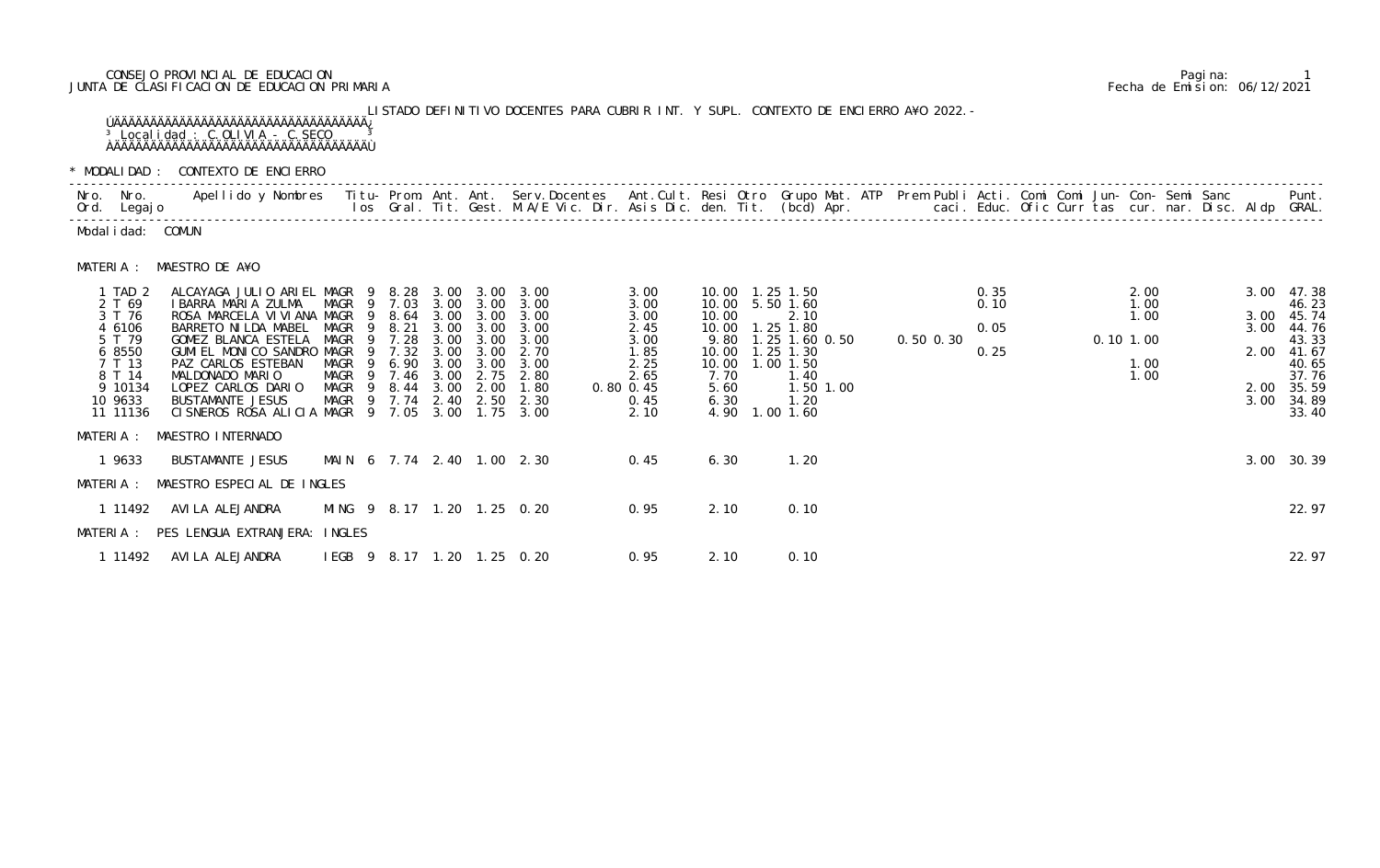# CONSEJO PROVINCIAL DE EDUCACION Pagina: 2 JUNTA DE CLASIFICACION DE EDUCACION PRIMARIA Fecha de Emision: 06/12/2021

LISTADO DEFINITIVO DOCENTES PARA CUBRIR INT. Y SUPL. CONTEXTO DE ENCIERRO A¥O 2022.- ÚÄÄÄÄÄÄÄÄÄÄÄÄÄÄÄÄÄÄÄÄÄÄÄÄÄÄÄÄÄÄÄÄÄÄÄ¿  $3$  Localidad : C.OLIVIA - C.SECO  $3$ ÀÄÄÄÄÄÄÄÄÄÄÄÄÄÄÄÄÄÄÄÄÄÄÄÄÄÄÄÄÄÄÄÄÄÄÄÙ

\* MODALIDAD : CONTEXTO DE ENCIERRO

| Nro. Nro.<br>Ord. Legajo | Apellido y Nombres            |  |  | Titu- Prom. Ant. Ant. Serv.Docentes Ant.Cult. Resi Otro Grupo Mat. ATP Prem Publi Acti. Comi Comi Jun- Con- Semi Sanc         Punt.<br>Ios Gral. Tit. Gest. M.A/E Vic. Dir. Asis Dic. den. Tit. (bcd) Apr.           caci. Educ. |      |      |                        |      |      |  |      |       |                |
|--------------------------|-------------------------------|--|--|----------------------------------------------------------------------------------------------------------------------------------------------------------------------------------------------------------------------------------|------|------|------------------------|------|------|--|------|-------|----------------|
| MATFRIA ·                | PES EDUCACION TECNOLOGICA     |  |  |                                                                                                                                                                                                                                  |      |      |                        |      |      |  |      |       |                |
| T 65<br>2 10916          | AMAYA NOELIA<br>CARRASCO RENE |  |  | ETEG 9 6.48 2.40 1.75 2.40<br>ETEG 9 8.17 2.40 1.50 1.40                                                                                                                                                                         | 2.55 | 8.40 | 1.20<br>4.20 1.00 0.70 | 0.40 | 0.10 |  | 1.00 | 3. UU | 35.68<br>31.37 |

# MATERIA : PES EDUCACION TECNOLOGICA